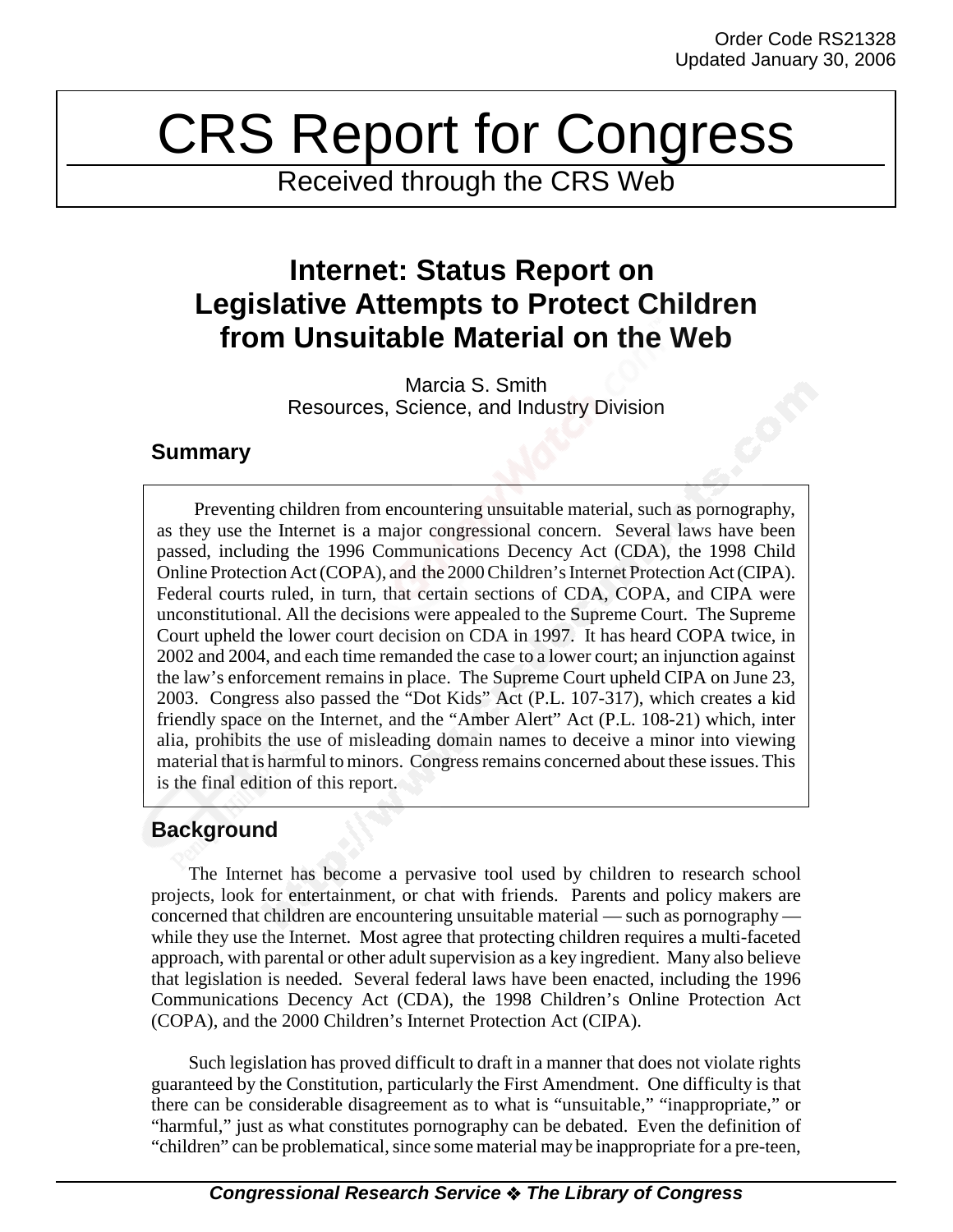but not for a senior in high school. (Sexually explicit e-mail was addressed in the CAN-SPAM Act. See CRS Report RL31953.)

# **1996 Communications Decency Act (CDA)**

Congress passed the Communications Decency Act (CDA) as Title V of the 1996 Telecommunications Act (P.L. 104-104), on February 8, 1996. That day, the American Civil Liberties Union (ACLU) filed suit against portions of the CDA; the American Library Association (ALA) and others filed suit later. They challenged two sections of the law  $-47$  U.S.C. § 223(d) and 47 U.S.C. § 223(a)(1)(B) — that made it a crime to engage in "indecent" or "patently offensive" speech on computer networks if the speech could be viewed by a minor (defined as under 18). The plaintiffs argued that the provisions were unconstitutional because they prohibited speech protected by the First Amendment, and the terms indecent and patently offensive were overbroad and vague. In June 1996, a special three-judge panel of the U.S. District Court in Philadelphia, established under procedures set forth in the CDA, agreed. It issued a preliminary injunction barring enforcement of those provisions. Under the CDA, the government could appeal the case directly to the Supreme Court, which it did. (For more information, see CRS Report 97-660). In *Reno v. American Civil Liberties Union*, 521 U.S. 844 (1997), the Supreme Court upheld the lower court's ruling that the provisions were unconstitutional. Specifically, it found that, with regard to the use of the term "indecent," the CDA "is a blanket restriction on speech" and could be found to be constitutional only if it "serves to promote a compelling interest" and is the "least restrictive means to further the articulated interest."1 The Court did not find that it met those tests.

In 2003, Congress passed the PROTECT Act (P.L. 108-21), which amended CDA by substituting "child pornography" for "indecent." Thus, it now bans obscenity and child pornography, neither of which is protected by the First Amendment. Therefore the act no longer raises the constitutional issues that formed the basis of that Supreme Court ruling (see CRS Report 95-804 for more information).

A suit was filed in December 2001 by Barbara Nitke, the National Coalition for Sexual Freedom ([http://www.ncsfreedom.org/] and others to overturn section  $223(a)(1)(B)$  as it relates to obscenity (Nitke v. Ashcroft, 253 F. SUPP. 2D 587 (S.D.N.Y.) 2003). A special three-judge panel of the U.S. District Court for the Southern District of New York rejected the arguments in July 2005.<sup>2</sup>

#### **1998 Child Online Protection Act (COPA)**

Congress next passed the Child Online Protection Act (COPA), as Title XIV of the FY1999 Omnibus Appropriations Act (P.L. 105-277), signed into law October 21, 1998. COPA prohibits communication of material that is "harmful to minors" on a website that seeks to earn a profit. COPA defines minor as under the age of 17, instead of 18 as in

<sup>&</sup>lt;sup>1</sup> As quoted in CRS Report 95-804, *Obscenity and Indecency: Constitutional Principles and Federal Statutes*, by Henry Cohen

 $^2$  McCullagh, Declan. Judges Refuse to Overturn Net Obscenity Law. c|net news.com, July 26, 2005, 09:56:00 PDT.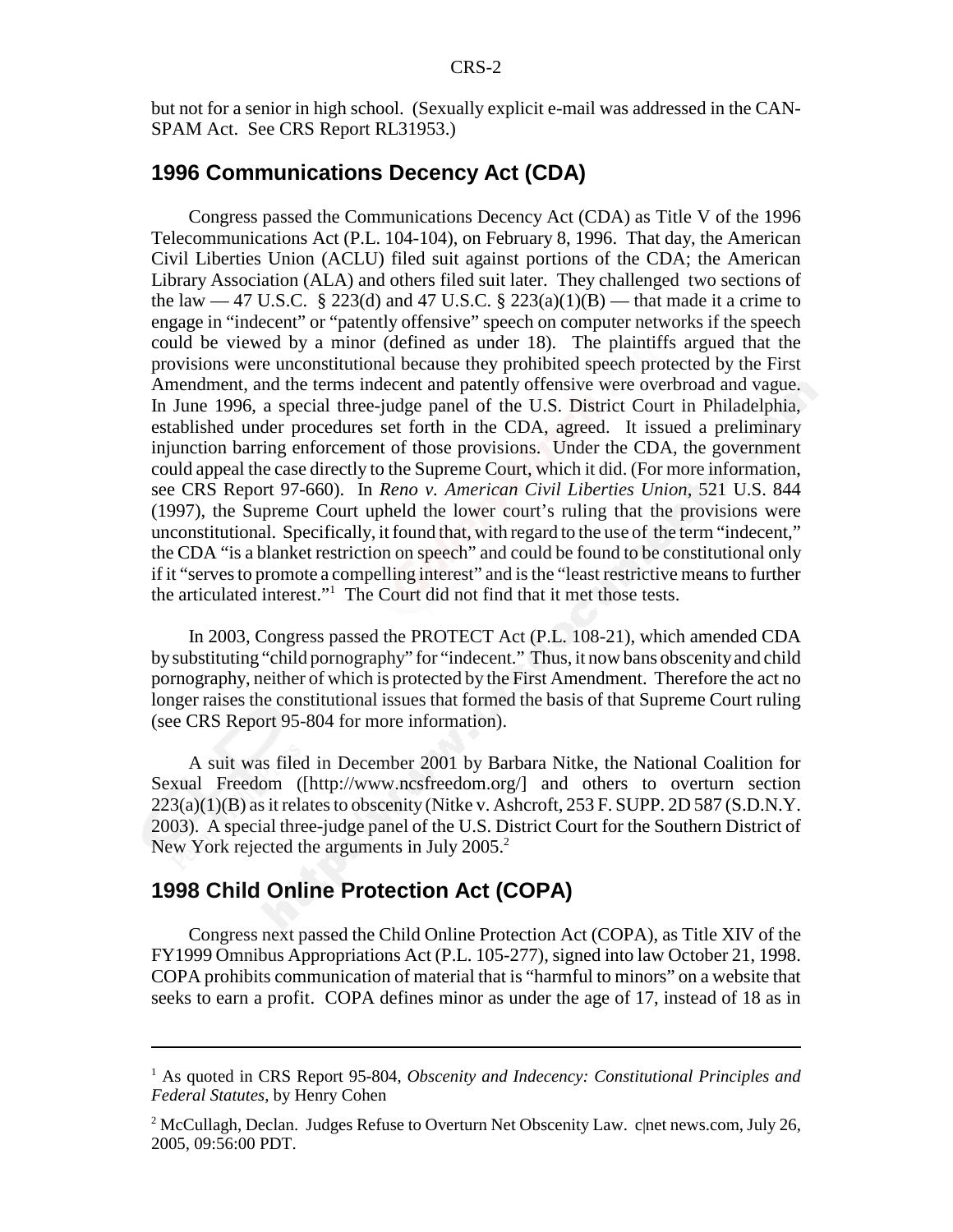CDA. The term "material that is harmful to minors" is defined as "any communication, picture, image, graphic image file, article, recording, writing, or other matter of any kind that is obscene or that (A) the average person, applying contemporary community standards, would find, taking the material as a whole and with respect to minors, is designed to appeal to, or is designed to pander to, the prurient interest; (B) depicts, describes, or represents in a manner patently offensive with respect to minors an actual or simulated sexual act or sexual contact, actual or simulated normal or perverted sexual act, or a lewd exhibition of the genitals or post-pubescent female breast; and (C) taken as a whole, lacks serious literary, artistic, political or scientific value for minors."

Congress reportedly was optimistic that COPA would survive constitutional challenges because of the stated exceptions for communications that had literary, artistic, political or scientific value, its application only to commercial sites, and use of "harmful to minors" rather than "indecent." The definition of "harmful to minors" was based on the obscenity test created in *Miller v. California*, thereby requiring jurors to apply "contemporary community standards" when assessing material. The ACLU filed suit challenging the constitutionality of COPA, arguing that it violated the First Amendment rights of adults, and did not use the least restrictive means to advance a compelling government interest. A preliminary injunction was issued against enforcement on the act in February 1999, which was upheld by the Third Circuit Court of Appeals in June 2000. The Third Circuit ruled that the act was unconstitutional because its use of "community standards" resulted in material available to a nationwide audience being judged by the standards of the community most likely to be offended, since one cannot make material on the Internet available in some communities but not in others.

The Department of Justice appealed the Third Circuit's decision to the Supreme Court. In May 2002, the Supreme Court held that COPA's use of the term "community standards" alone did not make the statute unconstitutional and vacated the Third Circuit's decision. However, the Court expressed no view as to whether COPA was unconstitutional for other reasons, remanded the case to the Third Circuit, and allowed the preliminary injunction to remain in effect. The Third Circuit again ruled in March 2003 that the law was unconstitutional. That decision was also appealed to the Supreme Court. On June 29, 2004, the Court affirmed the Third Circuit's preliminary injunction, but did not rule on whether the act is unconstitutional, instead remanding the case to the Third Circuit for trial. The Court concluded that the government did not demonstrate that COPA was the least restrictive means of achieving the goal; that, for example, the use of filters may be more effective. (See CRS Report 95-804.) In January 2006, it became publicly known that the Justice Department was seeking data from major search engine companies (e.g., Yahoo!, MSN, America Online, and Google) on search terms employed by users, reportedly as part of an effort to demonstrate that filters are insufficient to protect children, and therefore COPA is needed. Google officials are resisting the subpoena (see CRS Report RL31408 for more information).

COPA also created a Child Online Protection Commission to study methods to help reduce access by minors to material that is harmful to minors. The COPA Commission released its report in October 2000 [http://www.copacommission.org/report/], concluding that a combination of public education, consumer empowerment technologies and methods, increased enforcement of existing laws, and industry action was needed. Also in 1998, Congress directed (in P.L. 105-314, the Sexual Predators Act) the National Research Council (NRC) to conduct a study on how to limit the availability of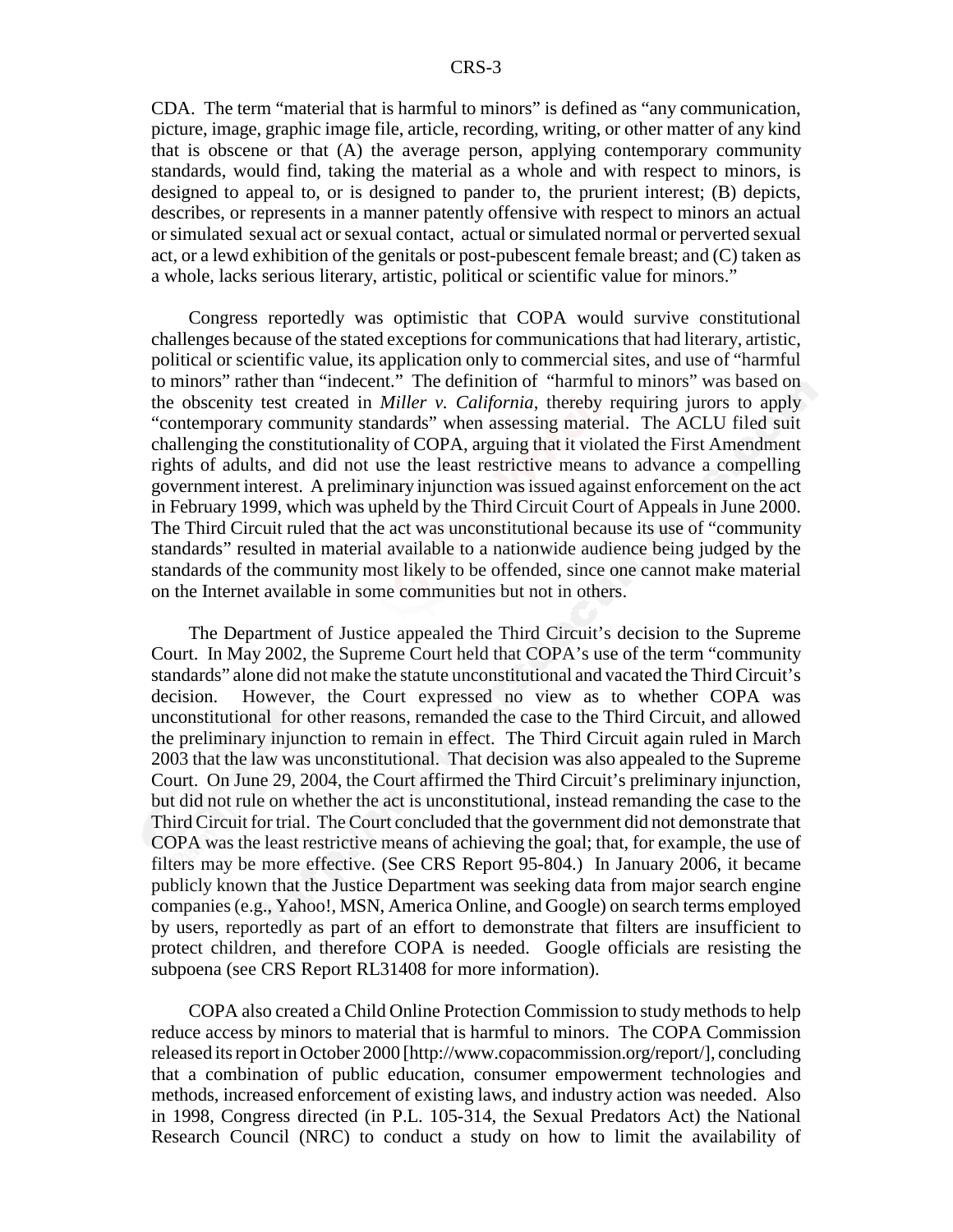pornography on the Internet. The 2002 NRC report, *Youth, Pornography, and the Internet*, similarly concluded that a multi-faceted approach was needed.

#### **2000 Children's Internet Protection Act (CIPA)**

Congress next passed the Children's Internet Protection Act (CIPA) as Title XVII of the FY2001 Consolidated Appropriations Act (P.L. 106-554), signed into law on December 21, 2000. The law requires schools and libraries that receive federal funding to use filtering technologies to block from minors Web pages that contain material that is obscene, child pornography, or harmful to minors.<sup>3</sup> CIPA also requires libraries receiving federal funds to block websites containing obscene material or child pornography from access by adults. Minors are defined as persons under 17. The term "harmful to minors" is somewhat different than in COPA. In CIPA, it is any "picture, image, graphic image file, or other visual depiction that (A) taken as a whole and with respect to minors, appeals to a prurient interest in nudity, sex, or excretion; (B) depicts, describes, or represents in a patently offensive way with respect to what is suitable for minors, an actual or simulated sexual act or sexual contact, actual or simulated normal or perverted sexual act, or a lewd exhibition of the genitals; and (C) taken as a whole, lacks serious literary, artistic, political or scientific value as to minors." An exception allows blocking features to be disabled by an adult to allow access for "bona fide research or other lawful purposes." For more detail on CIPA, see CRS Report 95-804.

The ALA and ACLU challenged sections  $1712(a)(2)$  and  $1721(b)$  as they apply to public libraries only. Opponents of the law say the software required to block the material cannot determine which material is protected by free speech. They also say that the law is unenforceable, censors speech to adults as well as children, is overbroad and vague, and denies those without home computers the same access to information. In May 2002, a three-judge federal district court in Philadelphia established under the terms of CIPA ruled that "it is currently impossible ... to develop a filter that neither underblocks nor overblocks a substantial amount of speech."<sup>4</sup> The court ruled that public libraries cannot be forced to use Internet blocking systems because they might also block access to sites that contain information on subjects such as breast cancer, homosexuality, or sperm whales. As provided for in CIPA, the Department of Justice appealed the case directly to the Supreme Court, which upheld the constitutionality of CIPA on June 23, 2003 (see CRS Report 95-804). The ALA decried the court's decision (see [http://www.ala.org/ ala/washoff/WOissues/civilliberties/cipaweb/cipa.htm]).

### **2002 "Dot Kids" Act (P.L. 107-317)**

The 107<sup>th</sup> Congress approached the issue from the aspect of creating or regulating the use of domain names. Website addresses actually are a series of numbers, but to make the Internet more user friendly, the Domain Name System was created to provide a simple address (e.g., [http://www.congress.gov]) that corresponds to the website's numerical address. Top Level Domains (TLDs) appear at the end of a Web address. They can be

 $3$  The No Child Left Behind Act (P.L. 107-63) applies this requirement to schools receiving educational technology (EdTech) grants established under that act.

<sup>4</sup> O'Harrow Jr, Robert. Washington Post, June 1, 2002, p. A01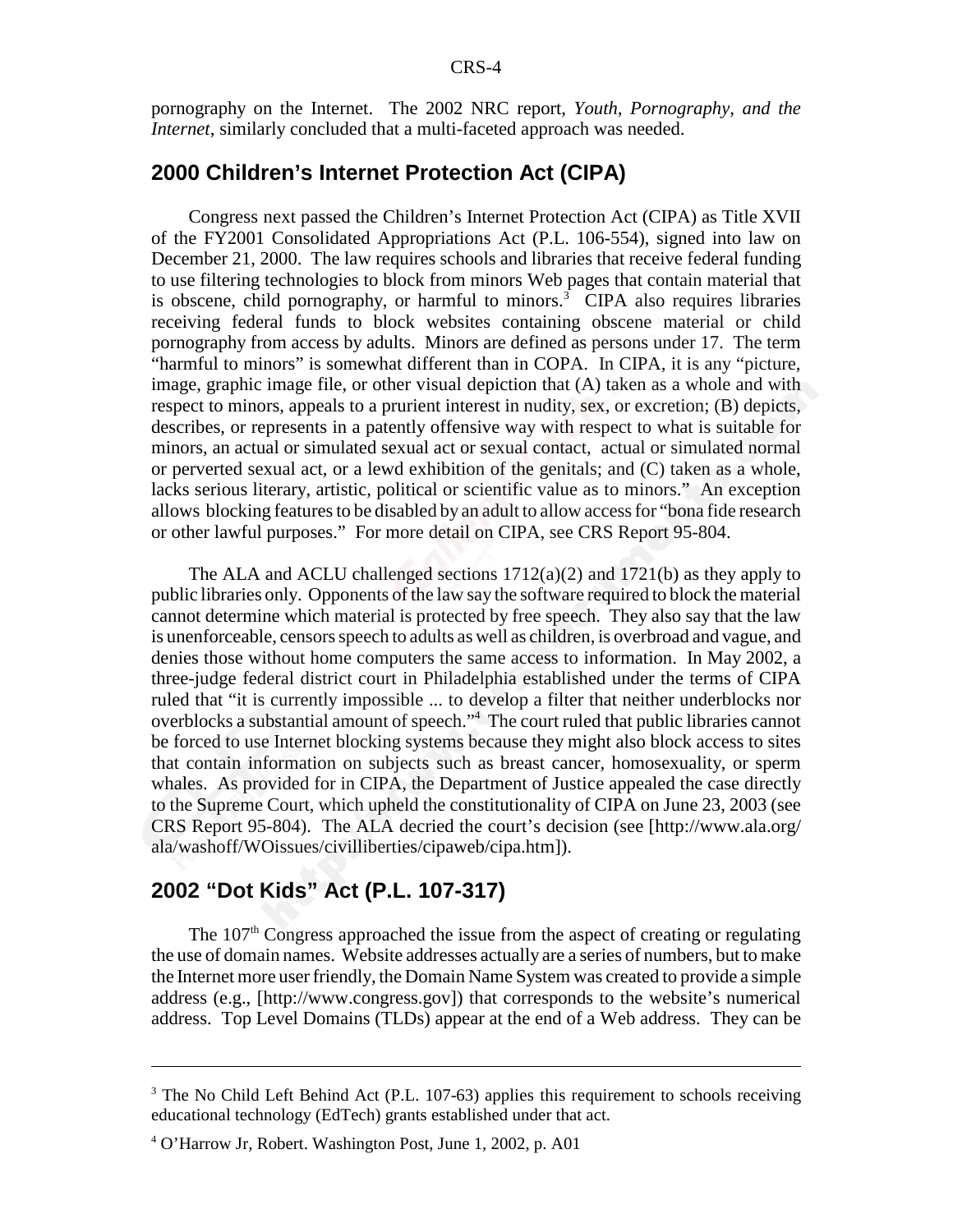given a generic designation ("gTLD") such as .com, or a country code ("ccTLD") such as .us for the United States. TLDs are assigned by the Internet Corporation for Assigned Names and Numbers (ICANN), operating under a Memorandum of Understanding with the U.S. Department of Commerce. The .us ccTLD is owned by the Commerce Department, which contracts with a company, NeuStar, for its operation.

Congress passed the Dot Kids Implementation and Efficiency Act (HR. 3833, P.L. 107-317) in 2002. It creates a "dot kids" (.kids) second-level domain within the .us ccTLD as "a haven for material that promotes positive experiences for children and families using the Internet, provides a safe online environment for children, and helps to prevent children from being exposed to harmful material on the Internet" (H.Rept. 107- 449, p. 5). Participation is voluntary, and the Commerce Department monitors the site to ensure that only material that is "suitable for minors and not harmful to minors" is posted there. "Minors" are children under 13. "Suitable for minors" is defined as material that is "not psychologically or intellectually inappropriate for minors, and serves the educational, informational, intellectual, or cognitive needs of minors, or the social, emotional or entertainment needs of minors." "Harmful to minors" is defined similarly to the way it is in COPA, although it omits obscene material and does not specify the types of material covered (communication, picture, image, etc.) The dot kids domain [http://www.kids.us] was opened for public registrations on September 4, 2003. NeuStar subcontracted with KidsNet, a Florida company, to provide content review and monitoring services. A House Energy and Commerce subcommittee held a hearing on May 6, 2004, at which a NeuStar witness stated that 1,700 .kids.us domain names have been sold, but there were only 13 "live sites"at that time. Critics have complained that the cost for obtaining a dot kids domain name, and paying for required content review, is too expensive, and the content requirements are too restrictive.<sup>5</sup>

# **2003 "Amber Alert" Act (P.L. 108-21) and Pending Amendments**

The 108th Congress passed the PROTECT (Prosecutorial Remedies and Other Tools to End the Exploitation of Children Today) Act, also called the AMBER Alert Act (P.L. 108-21). Among its provisions, the act makes it a crime to knowingly use a misleading domain name to deceive a person into viewing obscenity on the Internet, or to deceive a minor into viewing material that is harmful to minors. Under the act, a domain name that includes a word or words that relates to the sexual content of a site, such as sex or porn, is not misleading. The term "harmful to minors" is defined similarly to CIPA, except that it applies to "any communication" rather than a "picture, image, graphic image file, or other visual depiction." The act also amends the Communications Decency Act so that it applies to child pornography transmitted via the Internet (discussed above), and prohibits "virtual" child pornography (see CRS Report 98-670). Legislation was introduced in the first session of the  $109<sup>th</sup>$  Congress to increase the penalty. Under current law, an offender is to be fined, or imprisoned for no more than four years, or both. H.R. 2318/S. 956 would increase the maximum sentence to 10 years. H.R. 3132, which passed the House in September 2005, would impose a minimum sentence of 10 years and a maximum of 30 years. All three bills would make imprisonment mandatory.

<sup>&</sup>lt;sup>5</sup> McGuire, David. Firms Ignore Kids-Only Internet Domain. Washingtonpost.com, February 20, 2003, 6:39 AM.